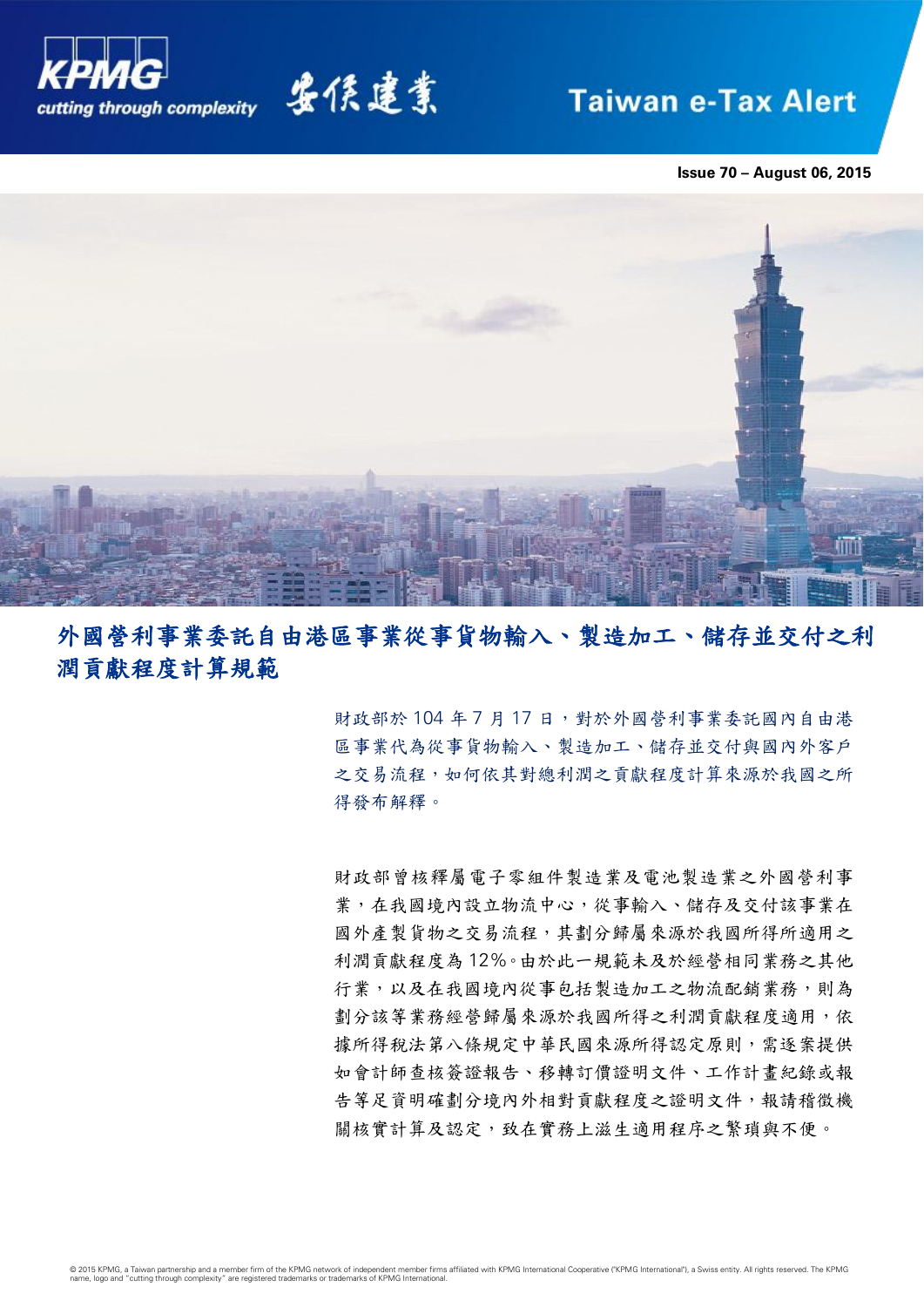因此財政部本次針對外國營利事業委託國內自由港區事業代為 從事貨物輸入、製造加工、儲存並交付與國內外客戶之交易流 程,其在我國境內外交易流程對總利潤貢獻程度之成本費用分攤 計算困難者,得按下列方式計算境內交易流程對總利潤之貢獻程 度:

- (一) 在我國境內從事貨物輸入、儲存及交付之交易流程者(不含 製造加工),貢獻程度為 12%。
- (二) 在我國境內除從事貨物輸入、儲存及交付外,尚進行製造加 工行為者,貢獻程度=12%+境內製造加工之成本費用/ 境內、外製造加工全部成本費用。但貢獻程度以不超過 100%為限。
- (三) 境內製造加工之成本費用,包括境內購買原物料與委託加工 之相關成本費用;境內、外製造加工全部成本費用,以境內 製造加工之成本費用及國外貨物之進口報單價格合計數認 定之。
- (四) 國外貨物進口報單價格如顯較時價為高,有規避或減少納稅 義務之情事者,稽徵機關得依查得資料或參考相同或類似進 口貨物之進口報單完稅價格核定之。

# **KPMG** 觀察

雖本解釋規範屬通案性,惟係針對外國營利事業委託自由港區事 業從事貨物輸入、製造加工、儲存並交付之情形,然此是否僅為 案件核釋之個案事實背景,並非法令適用要件,亦即當外國營利 事業在我國境內委託同樣位於保稅區但非屬自由港區之保稅倉 庫及物流中心營利事業進行相同作業,能否基於相同事物本質以 適用相同規範,有待澄清。此外,本解釋規範對於以投入成本為 基礎之境內外相對貢獻程度核計概念,於稽徵實務上能否適用於 貨物輸入、製造加工、儲存並交付以外之勞務交易或營業行為, 亦有待觀察。

# 作者:陳志愷執業會計師、施淑惠副總經理及孫碧月協理